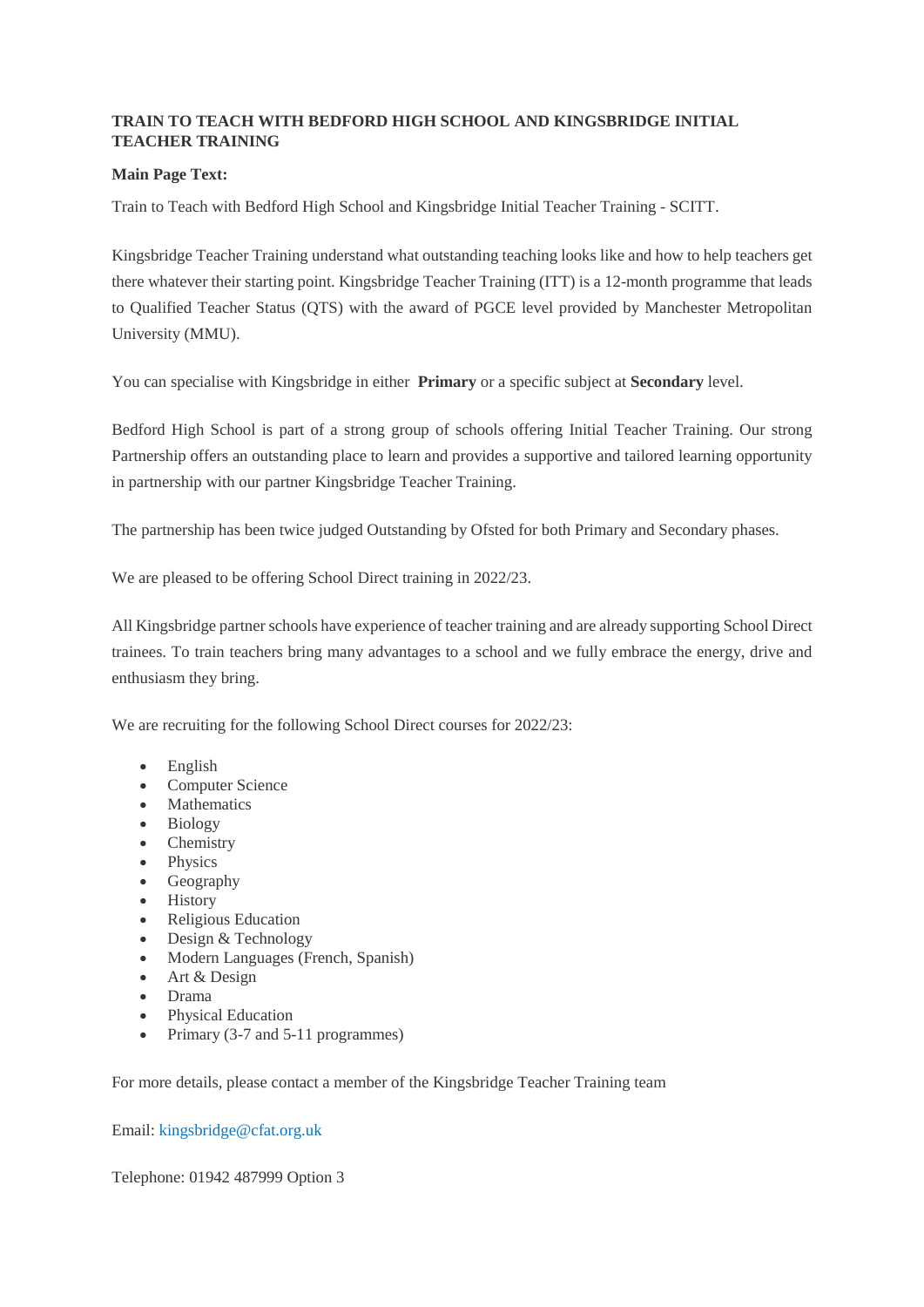Successful completion of this course leads to qualified teacher status (QTS) and a postgraduate certificate in education (PGCE) with Masters credits.

Please note that all applications for School Direct must be made via UCAS.

Please check our [website](http://www.kingsbridgeteachertraining.co.uk/) and [twitter feed](https://twitter.com/KingsbridgeEIP) for information on recruitment events and observation days or contact [kingsbridge@cfat.org.uk](mailto:kingsbridge@cfat.org.uk)

# **FREQUENCY ASKED QUESTIONS**

## **Qualifications**

The teaching profession looks for the highest quality candidates, so you will need to meet the following requirements before you can be accepted for teacher training.

Hold and be able to provide certificated evidence of having an undergraduate degree conferred by a UK university or an equivalent qualification. Most successful applicants will have 2:1 degree classification or better, a candidate with a 2:2 degree classification will be considered, if he or she is able to provide additional evidence of potential, such as the award of a higher degree or substantial relevant professional experience.

Have achieved at least a grade C or above in both Mathematics and English Language GCSEs (or approved equivalents).

For PE and Science subjects you will also need at least a C (or equivalent) grade in GCSE Science.

If your qualifications were not gained in the UK, you can visit the National Academic Register Centre [\(NARIC\)](https://www.naric.org.uk/naric/) website to find out whether your qualifications are considered to be equivalent to UK GCSEs and degrees.

Before being accepted onto the course, all trainee teachers must satisfy the DfE requirements with regards to fitness to teach. You will be required to complete a confidential medical questionnaire if you are offered a place on our training course. This requirement is in line with the Department for Education's health and physical capacity to teach checks.

#### **Further Entry Requirements**

All students starting an Initial Teacher Training (ITT) are also required to pass the Professional Skills tests in literacy and numeracy before the start of the programme. You should submit an application as early as possible via UCAS teacher training (applications open early October) and then make arrangements to take the skills tests.

#### **References**